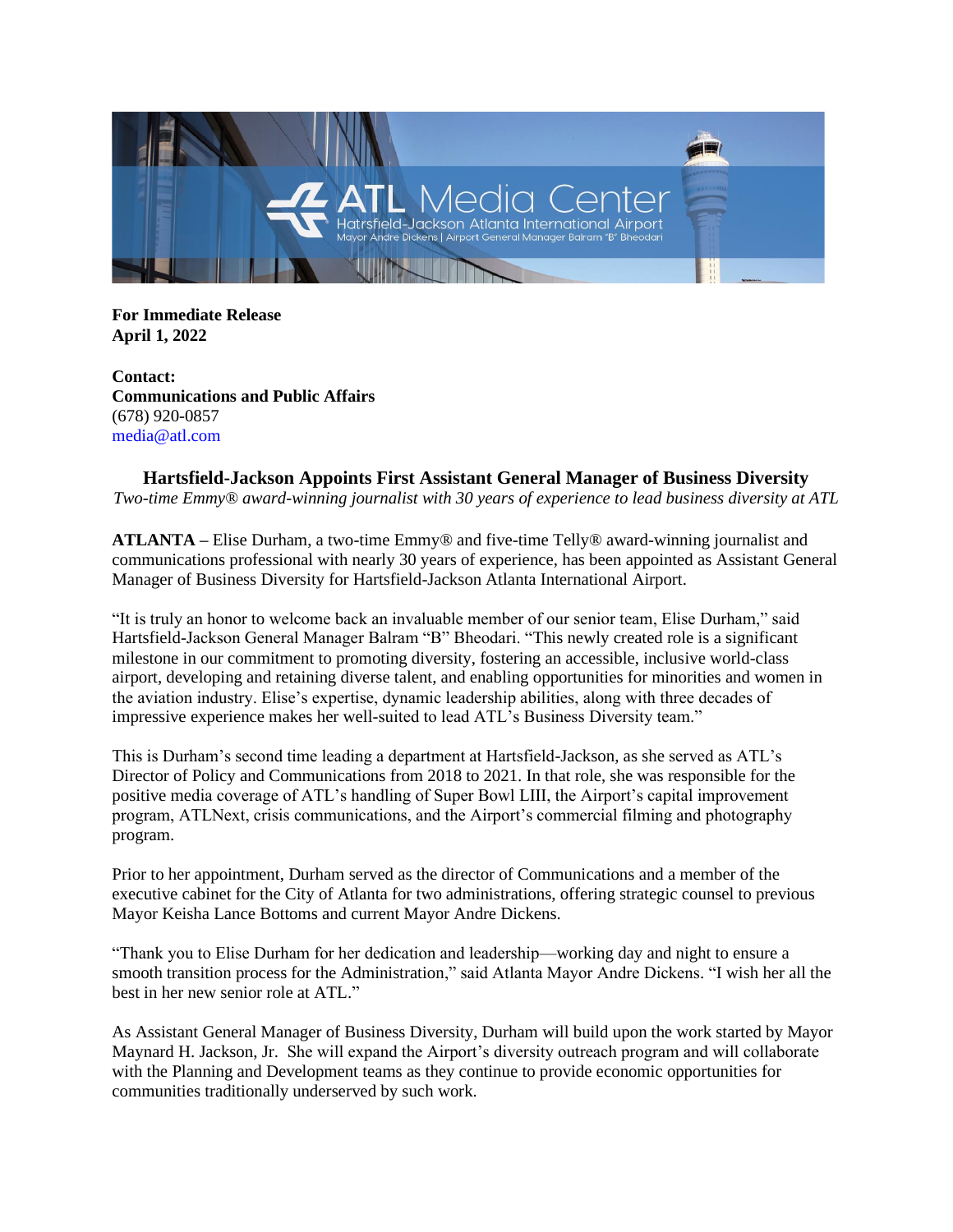"I am excited to return to the best airport on the globe to lead the Business Diversity team," said Elise Durham. "Atlanta has set the standard for minority participation for decades and it is an honor to work closely with the professionals who are charting the course. I look forward to learning how we can expand our diversity efforts even more to ensure that those who want to do business with the airport have the tools they need to succeed."

Prior to her time with the City of Atlanta, Durham was Executive Producer for Special Projects at the CBS affiliate in Atlanta and before that, she was the Associate Vice President of Communications, Marketing and Media Relations at Florida A&M University (FAMU). Additionally, she has worked at some of the most well-respected television stations in the country, including the market leaders in two Florida cities and in Houston, Texas. She led the expansion of Good Day Atlanta, the flagship franchise across all local Fox- affiliated stations. And as a senior producer at Atlanta's WSB-TV, she produced the 11 p.m. and 5 p.m. newscasts, rated No. 1 in the country.

Durham is an alumna of FAMU, where she earned a bachelor's degree in Broadcast Journalism. She is a life member of Alpha Kappa Alpha Sorority, Inc. She currently lives in Lithonia, Georgia.



###

Elise Durham Photo courtesy of Elise Durham